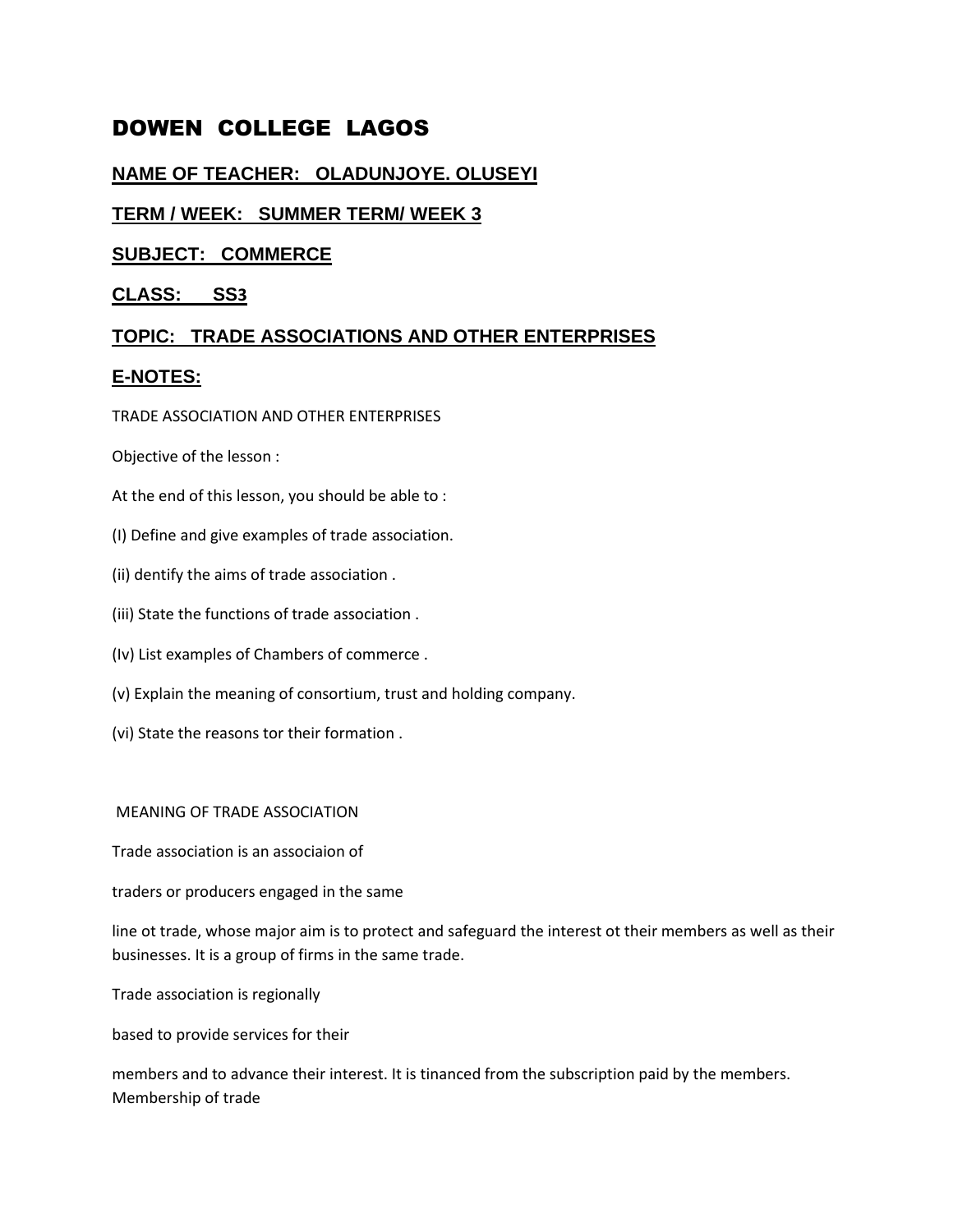association is voluntary. Trade association can be found in difierent towns, Ciies etc. Some examples of trade associations include: garri selers association, tailors association, yam sellers association, ldumota spare part dealers association, association of butchers, taxi drivers, Vulcanizers association. AIMS AND OBJECTIVES OF TRADE ASSOCIATIONS The aims and objectives of trade associations are mostly: 1. To ensure that members provide good quality services. 2. To ensure that members charge uniform price. 3. To maintain professional ethicsof their line of trade. 4. To supply members with information about developments in their line of trade. 5. To create uniformity in the way their members deal with people. 6. To promote trade in a particular line of business. 7. To act as pressure groups in order to influence some government policies. 8. To defend and advance the interest of members.

9. To assist members who are in need.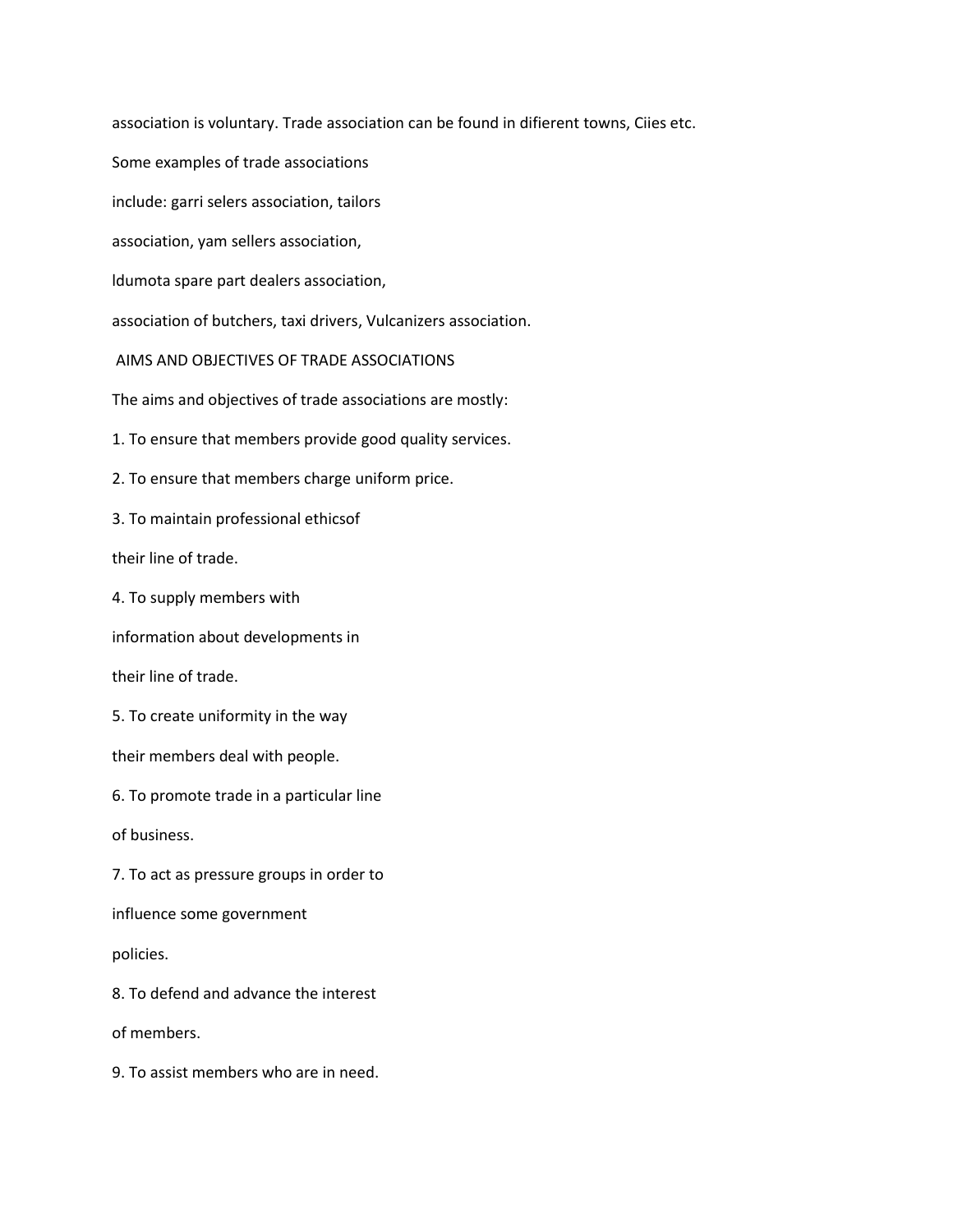### FUNCTIONS OF TRADE ASSOCIATIONS

The functions of trade associations are as follows:

1. They disseminate information to

#### members.

2. They fix prices for their services or products.

3. They put political pressure on

government for the interest of their

members.

4. They settle disputes among

members.

5. They provide credit facilities and assistance to members.

6. They educate members on trade activities etc

7. They negotiate with other trade

associations on collective basis.

8. They carry out research and publish

the report for members use.

#### CHAMBER OF COMMERCE

Chamber of commerce is an association of merchants, manufacturers and businessmen from different commereial

fields or various line of businesses who

agree to come together in a town or city

with the aim of representing and protecting their business interest. This is not restricted to a particular trade. The members come together to have trade connections as well as to further their business interest.

There are national and international Chambers of Commerce such as.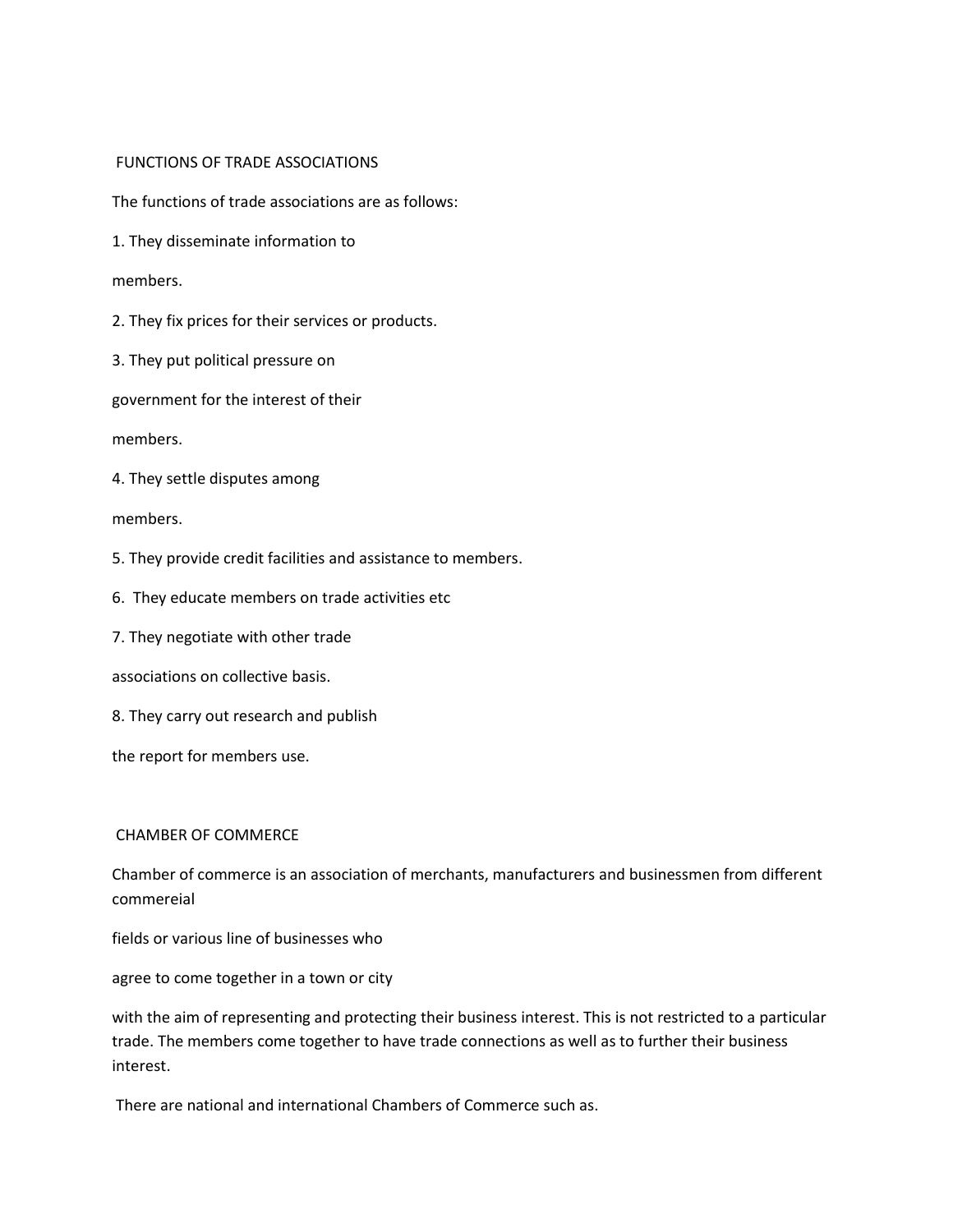- 1. London Chamber of Commerce
- 2. International Chamber of Commerce
- 3. Lagos Chamber of Commerce
- 4. ljebu Chamber of Commerce
- 5. Ibadan Chamber of Commerce
- 6. Oyo Chamber of Commerce
- 7. Nigerian-American Chamber of

Commerce

8. Owerri Chamber of Commerce

Aims and Objectives of Chamber of

Commerce

A chamber of commerce is set up:

1. To promote commercial activities

in a community, country or town.

2. To liase with other chambers of

commerce in relation to their

business interest.

3. To influence the policy of the

government relating to commercial

activities in an area.

4. To further business interest of the

area.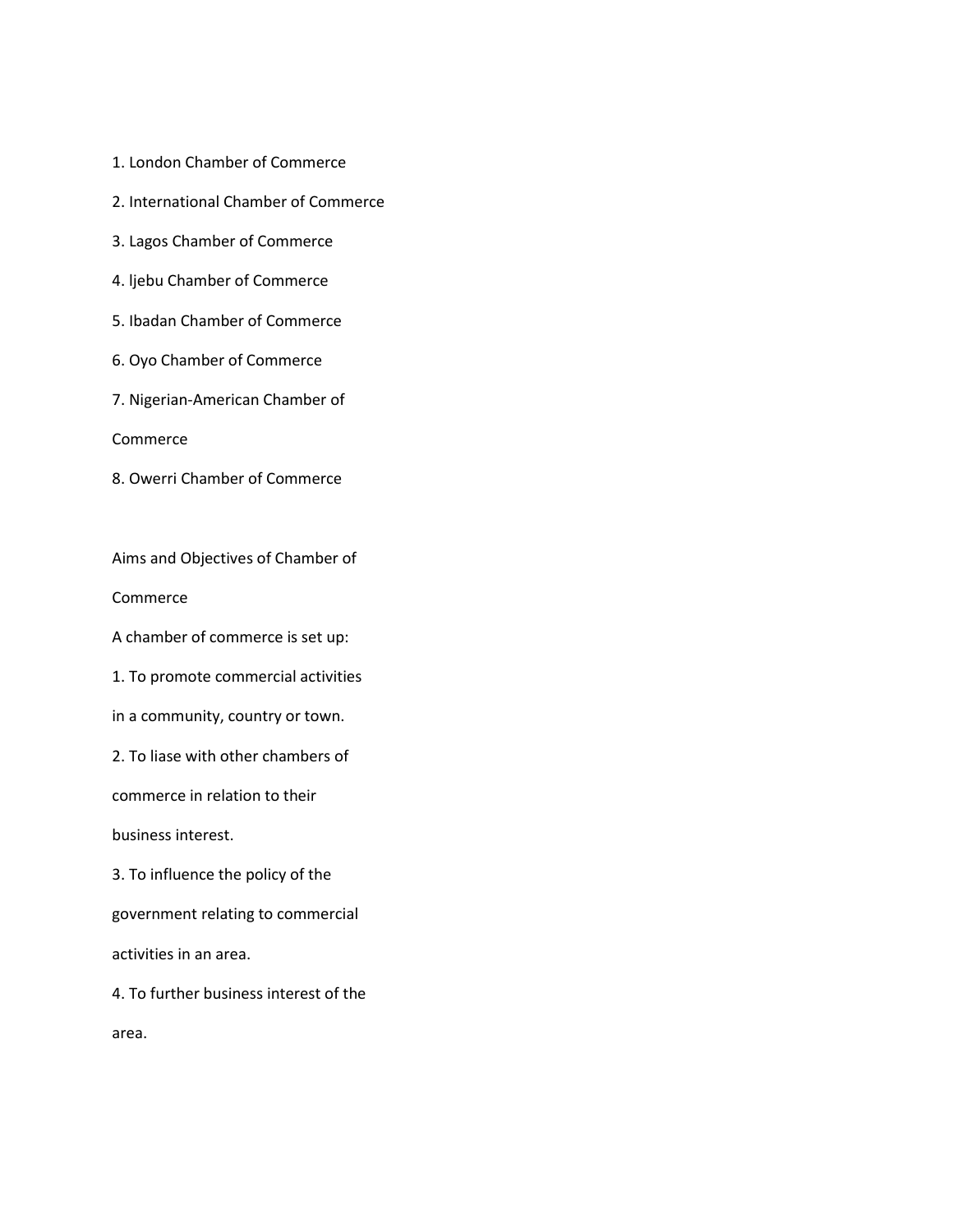Functions of Chamber of Commerce

(1). To Organise Trade Fairs and Exhibitions: One of the functions of the chamber of commerce is to organise trade fairs in order to promote their businesses to the Customers.

(2). To Promote Home and Foreign Trade: They develop trade with other towns outside the country or other towns within its territory.

3. To Co-operate with Other Chambers of Commerce:

They can co-operate with other chambers

of commerce in the country and outside the country.

4. To Collect and Disseminate Information to Members:

They supply all relevant information to

members in their areas ol interest as

well as the latest development in the

world of commerce.

5. Settlement of Disputes Among

Members: They can act as arbitrators in the settlement of disputes among its members.

6. They Act as Watchdogs in the

Admini-stration of Government Laws: Chambers of commerce are

set up to watch how government

laws are administered so as to

prevent anything injurious to their

commercial interest.

7. To Educate Members on Government Legislations:

Chambers of Commerce do educate

their members on government policies on matters relating to customs'regulations and tariff of other countries.

8. To Educate Members on Conditions of Trade and Industry:

Chambers of commerce can educatee members on the conditions of trade and industry in a country.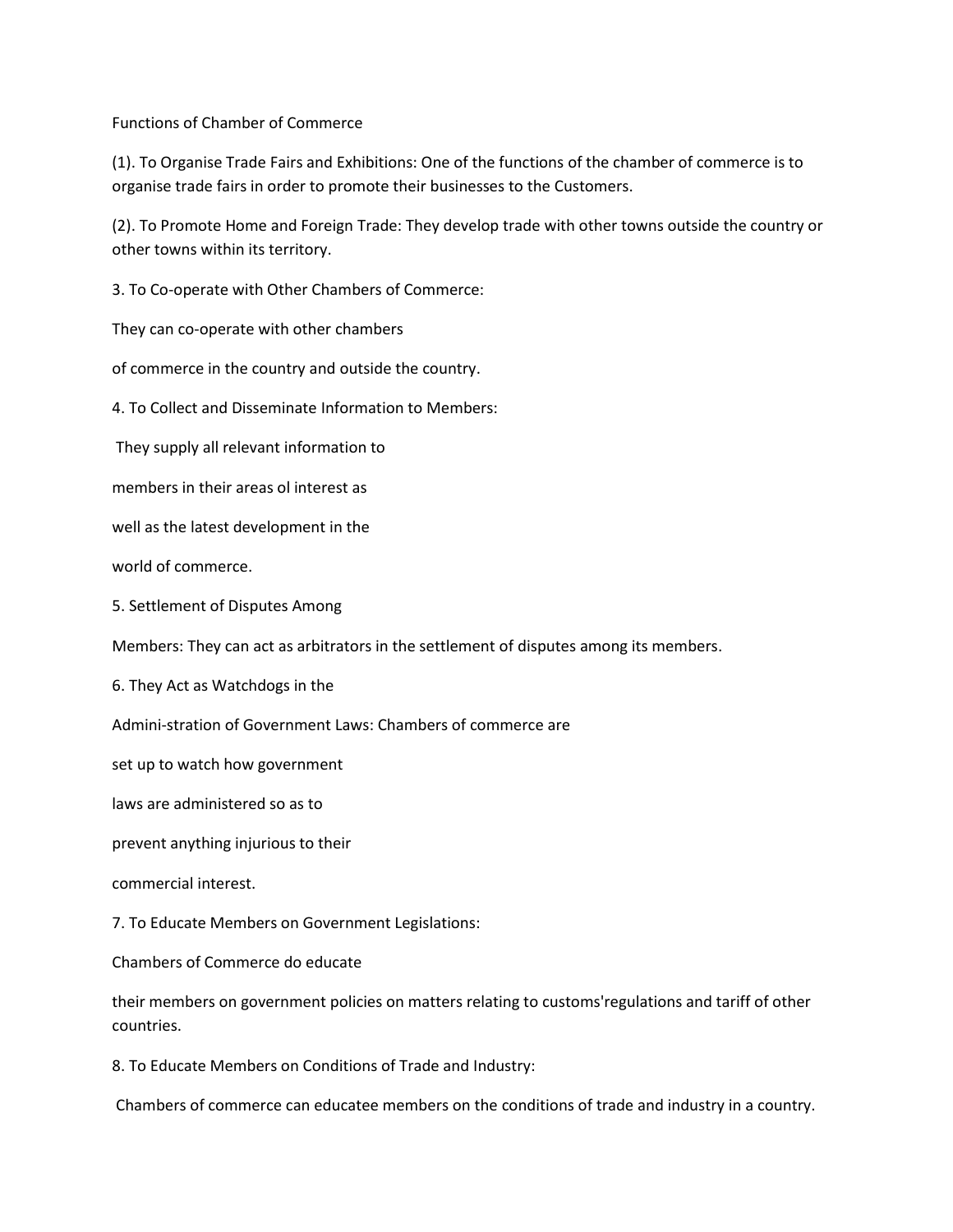|    | <b>Chamber</b> of<br><b>Commerce</b>                          | <b>Trade Association</b>                                                                       |
|----|---------------------------------------------------------------|------------------------------------------------------------------------------------------------|
|    | It is not restricted to<br>a particular<br>business or trade. | It is restricted to<br>members who are<br>engaged in the same<br>line of business or<br>trade. |
| 2. | They have national<br>and international<br>outlook.           | They are regionally<br>based.                                                                  |
|    |                                                               |                                                                                                |

OTHER BUSINESS ENTERPRISES ARE:

CARTEL

A Cartel is a monopolistic type of

organisation established originally by

producers of similar product for the main purpose of restricting output of members in order to kecp up the price of their product. It is an association of independent producers, formed mainly for the main purpose of regulating prices by controlling output. Members of a cartel retain their separate identity and are independent.

Cartel has its origin in Germany. The producers are given certain quotas of the commodities to produce, and this can be increased or reduced depending on the market Situation. Prices can be increased by cutting output while an increase in output will force the price down, e.g. Organisation of Petroleum Exporting Countries' (OPEC) regulation of oil prices.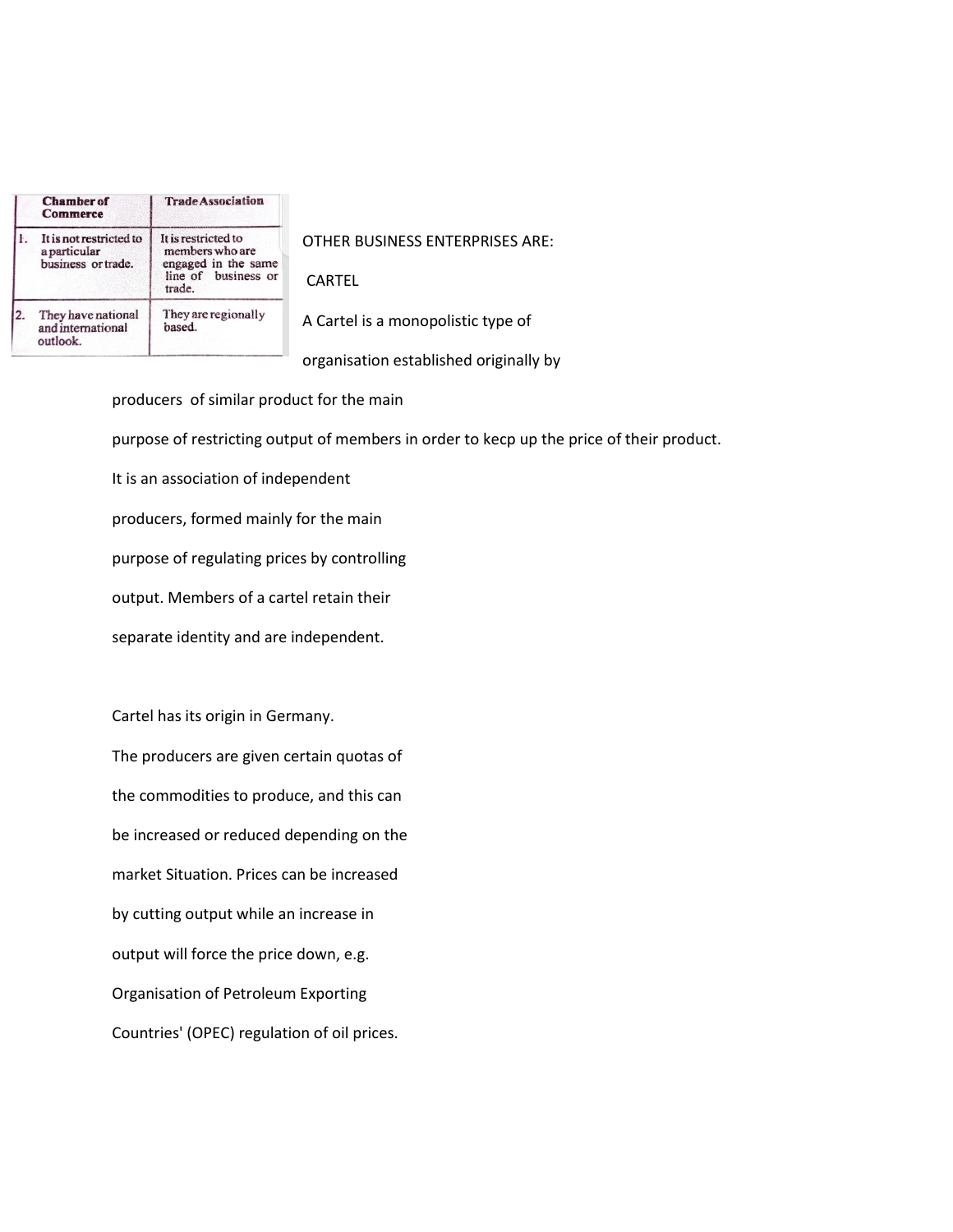#### Features of a Cartel

- 1.Cartel is monopolistic in nature.
- 2. It is established by independent producers of similar product.
- 3. They allocate quotas to members.
- 4. They restrict output so as to force

the price up.

5. Competition is removed.

Reasons for Forming a Cartel

- 1. To keep up the price of their products
- 2. To ensure higher profit for members
- 3. To reduce waste by eliminating competition.
- 4. To regulate output

#### Differences between Cartel and Trust

| <b>Trust</b>                                | Cartel                                                |
|---------------------------------------------|-------------------------------------------------------|
| 1. Members will lose<br>their independence. | Members will still<br>maintain their<br>independence. |
| 2. Trust is a complete<br>merger.           | It is voluntary and<br>members can<br>withdraw.       |
| 3. It has a vertical                        | It is horizontal in                                   |
| structure.                                  | structure.                                            |
| 4. Certificates are                         | No certificate is                                     |
| issued.                                     | issued.                                               |
| 5. There is no quota                        | Producers are given                                   |
| system.                                     | quotas.                                               |

.TRUST

This is an amalgamation of different

competing firms in different lines of

businesses under a single control. In Trust, the firm will retain their identity but the trustee will take over the management and control.

It is vertically integrated in nature and the amalgamated firms are

brought under a central control.

Certificate will be issued to all members. Trust has its origin in America.

#### CONSORTIUM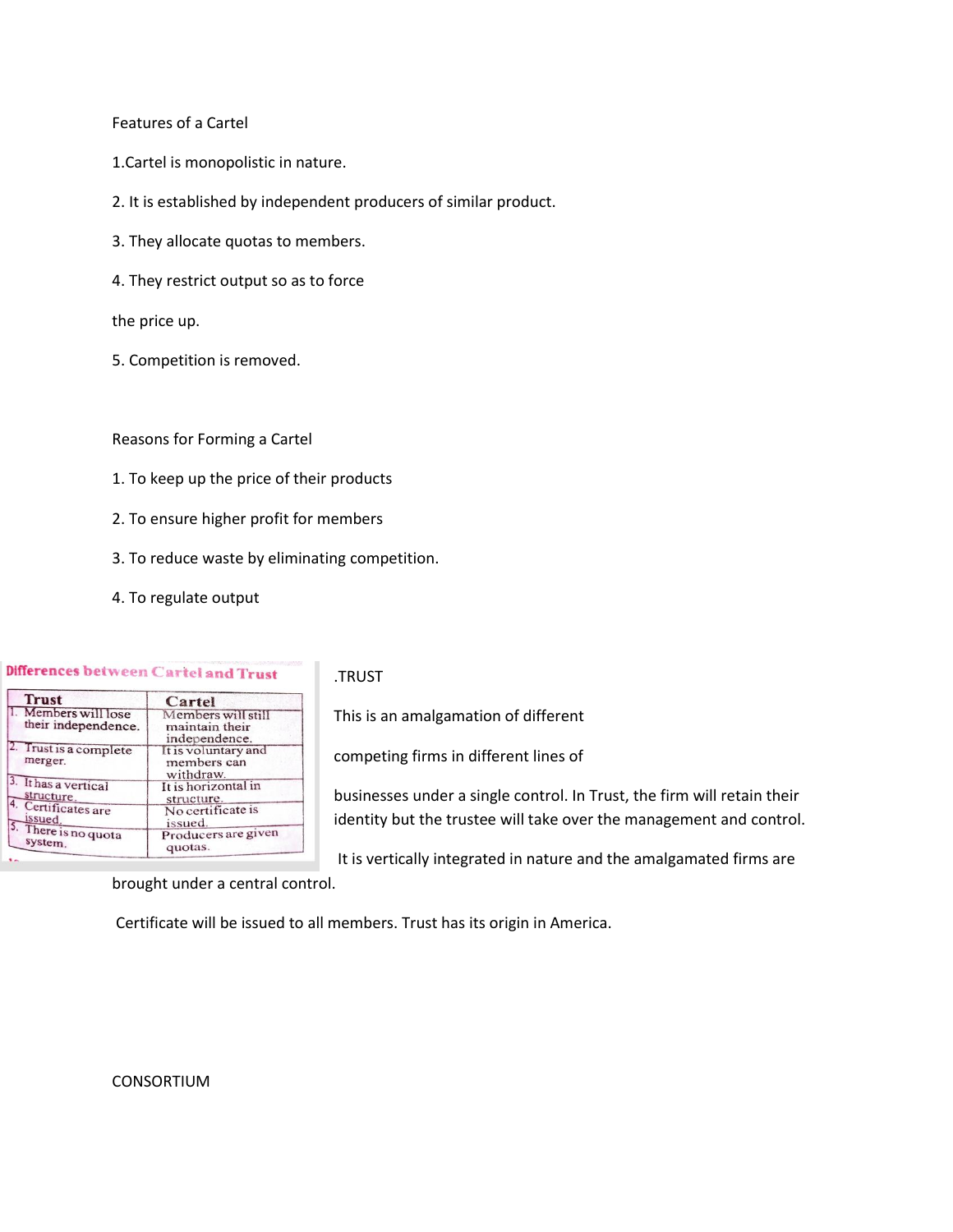A consortium is a group of independent firms formed to work on a particular project which requires large capital / resources and is too complex for a firm to undertake.

It can also be regarded as an association of firms that pool their resources together to finance a project which they cannot embark upon individually because of its complexity or the required capital outlay.

A very good example is the consortium of banks that give loan to African Independent Television (AIT).

Reasons for forming a consortium.

1. To finance a project which requires large capital outlay.

2. When the project is complex in nature,

### OTHER FORMS OF INDUSTRIAL COMBINATIONS.

### HOLDING COMPANY:

In holding, one company acquires the whole or a large proportion of the issued share capital of other companies with the objective of actively controlling such companies. A Holding company is purely a financial concern which uses its capital to acquire controlling interest of over 51% in other firms. The parent company is called holding company while others whose Shares are being acquired are its subsidiaries. The subsidiary companies will retain their identities and names.

PRICE RINGS: Price rings is an association of a number of competing fims who have agreed to operate a common price policy for their competing products. Price rings advocates uniform price but allows competition among the firms. The firms are loosely associated together. e. g newspaper house, banks could also operate as price rings for their products.

SYNDICATE: Syndicate is an association of organisations who work together for a common aim while retaining their independence. It is voluntary, e.g. underwriters at Lloyds work in syndicates.

### MERGER / AMALGAMATION:

Merger is the combination or coming together of two or more previously independent firms to form one large firm. It is the unificatíon of two or more organisations to form a new one. The old firms will lose their identity in the new organisation while the new firm can take a new name or adopt a combination of names of the old firms.

Merger may also arise from the desire to diversify or to buy out a Competitor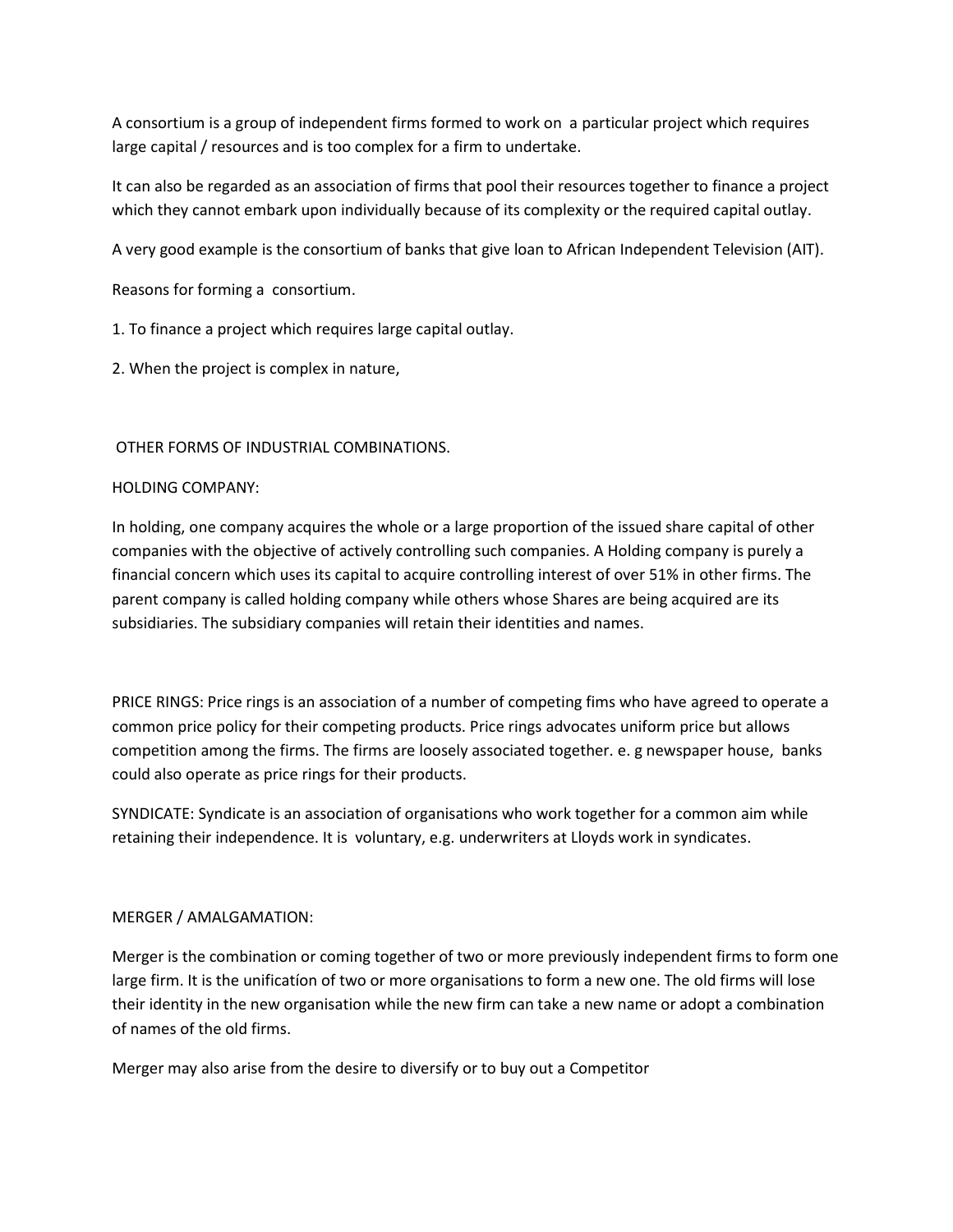A merger is an amalgamation of the undertakngs, interest in undertakings or any part of the undertakings of one or more companies.

Reasons for Merger

1. For Larger market share:

To obtain a larger share of the total market

2. To take Advantage of economies of scale:

To enjoy economies associated with large scale production which will reduce unit costs and increase profit

3. Efficiency:

To incrcase cfficiency of management where the acquired company is poorly managed.

4. Diversification:

To diversify the activities of the firms into other areas

5. Elimination of competition:

Firms may merge in order to check or eliminate competition.

- 6. Financial stability: To ensure greater financial stability through internalgrowth.
- 7. To reduce cost: To reduce the overhead cost by eliminating duplication of facilities

8. To obtain raw materials: Firms may merge in order to obtain raw materials from direct source.

Disadvantages of Merger (Argument Against)

- 1. Monopoly: It can lead to monopolistic situation.
- 2. Unemployment: Merger can lead
- to unemployment as Some employees can be laid off.
- 3. Discourage specialisation: It does

not encourage specialisation in the production processes.

4. Low quality: Since there is no competition, the quality of their products may be reduced.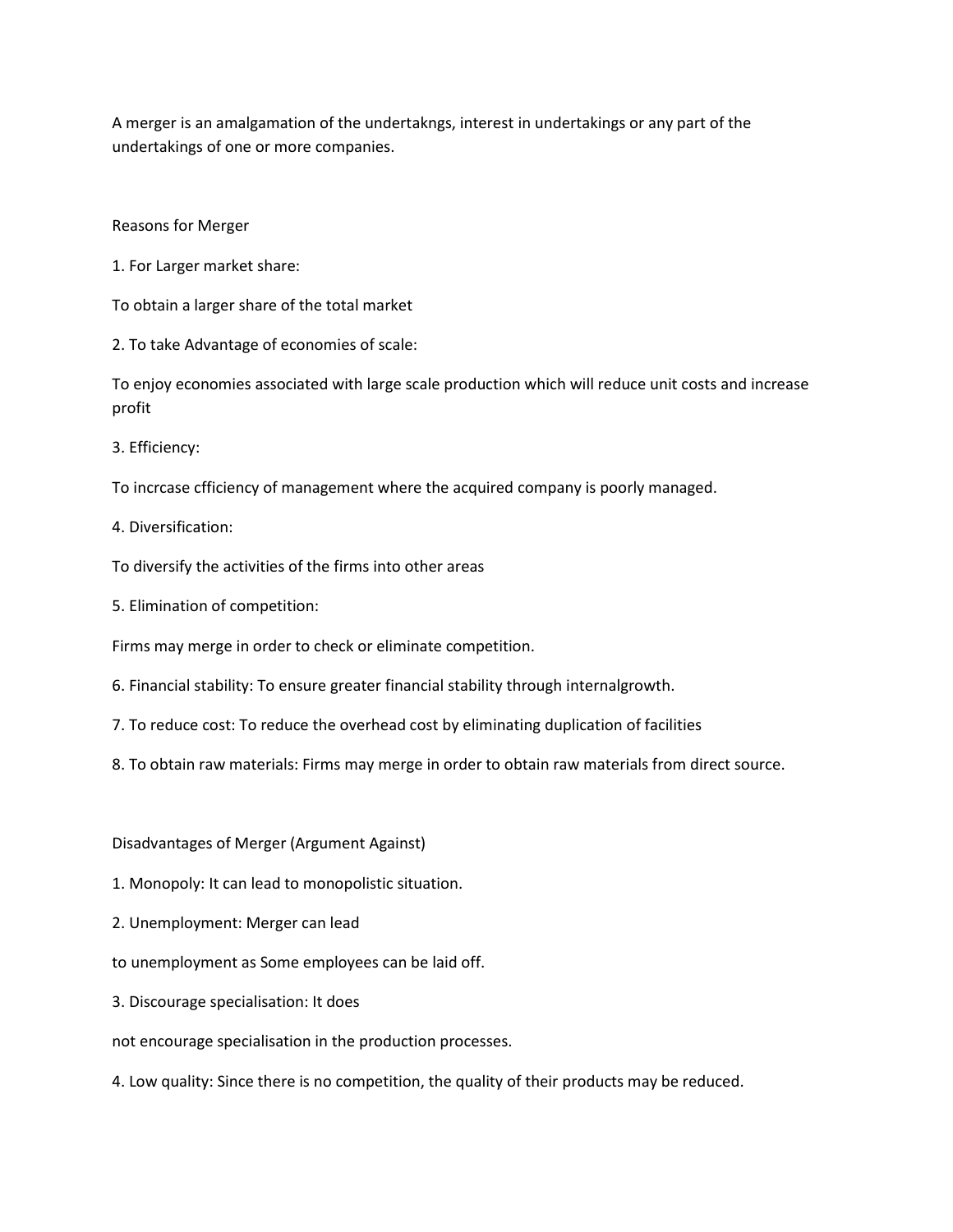Forms of Merger:

Merger can be vertical or horizontal.

Vertical amalgamation is the coming together of firms at different stages of the production process. It is therefore a method of linking the various stages of production from the raw material stage to the finished product, e.g. an amalgamation of fim producing cotton with a textile firm, whereas

horizontal amalgamation is the coming together of different firms at the same stage of the production process.

It occurs when firms producing similar goods come together at the same stage of production process.

It shows the extent to which firms in the same stage of production in an industry come under some unified control, e. g merger of two pharmaceutical firms or banks.

TERMS FREQUENTLY USED IN TRADEASSOCIATIONS.

Group: An association of companies that are linked by some degree of common ownership. This is composed of one holding company and several subsidiary companies.

Subsidiary: This is a company in which a holding firm has controlling interest by acquiring more than 51% of its share. It is a company of which another company is a member and has control over the composition of the board of directors or hold more than half of its equity.

Parent Company: This is a holding company which has control over a number of firms known as subsidiaries. It is a company which controls several subsidiary companies.

Forward Integration: This is the coming

together of a manufacturing business with a firm that markets its products. This occurs when a firm producing a product joins with a retail firm selling its product.

Backward Integration: This is a form of integration in which a business merges with the firm supplying it with its raw materials.

ASSIGNMENT :

1. (a) What is a business merger?

(b) Explain 3 reasons why some

businesses merge.

(c) Give three disadvantages of